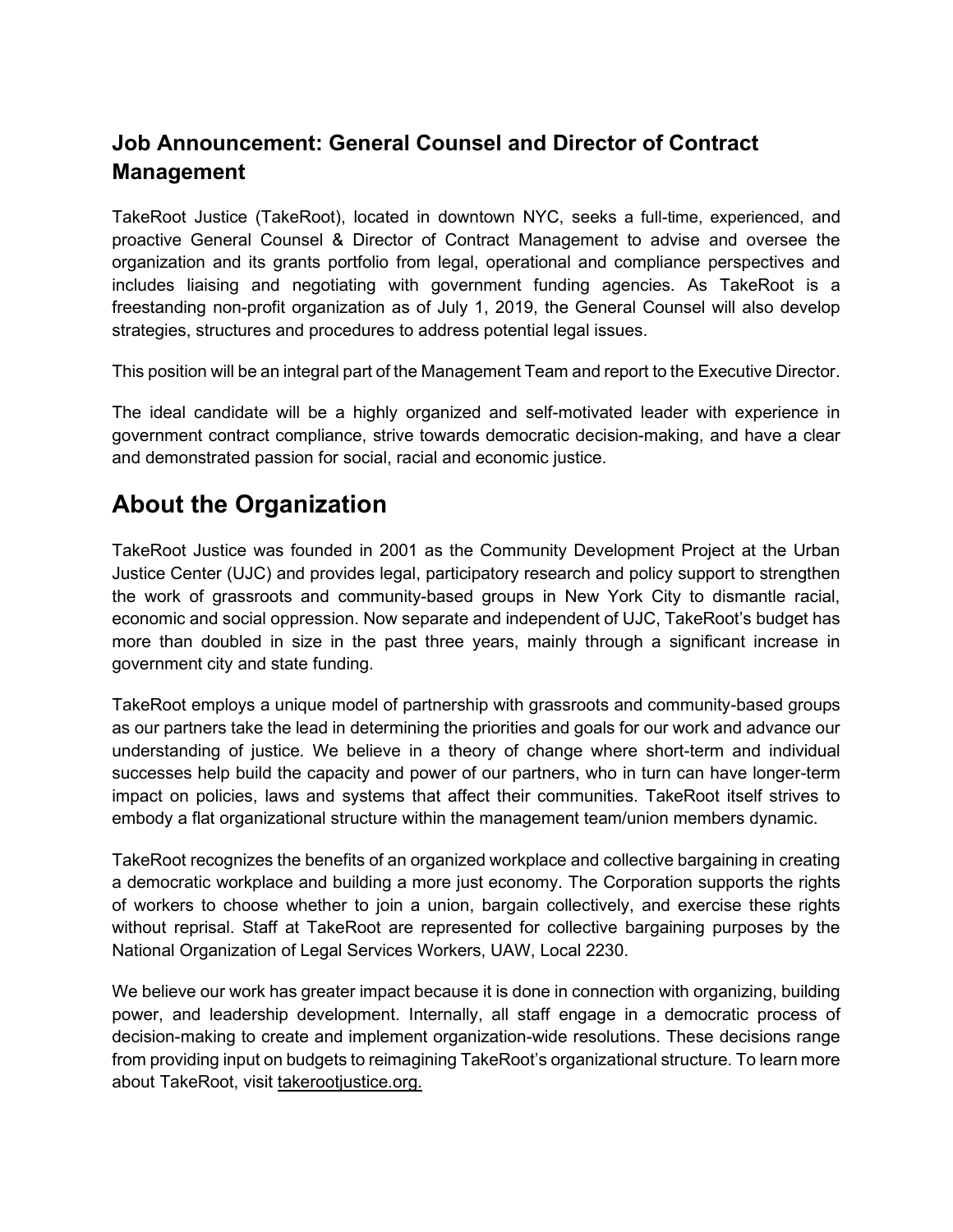### **Responsibilities**

- 1. Ensure and maintain compliance of the organization under State and Federal Notfor-Profit Laws.
- 2. Review and negotiate all agreement terms, such as NYC subcontract agreements, vendor agreements, etc.
- 3. Directly supervise members of the Resource Management Team, which consists of Grant Managers and Coalition Coordinators. The team needs supervision assistance with a) developing processes and structures for contract management, b) providing guidance on contract duties, c) professional development for team members as well as assistance in developing work plans (as needed), etc.
- 4. Serve on the Management Team and work closely with Practice Area supervisors and operational team managers to address organization-wide strategy, sustainability partnerships, staff needs and operations.
- 5. Provide legal advice to staff on contracts and legal matters for the organization, including those related to employment and labor law, contracts and grants, tax matters, defamation, and liability and insurance matters.
- 6. Review and assess grant requirements and modifications.
- 7. Ensure and maintain lobbying compliance under state, federal and city law as well as political activities and campaign compliance.
- 8. Create processes to ensure compliance with New York City Council funding guidelines, contract budget proposals, government RFP submissions, renewals, negotiations, and any contract modifications.
- 9. In collaboration with staff, develop, implement, and advise on the creation of policies, procedures, systems, Board resolutions, bylaws and other legal documents to minimize risk.
- 10. Create and maintain best practices by monitoring all updates to New York City, New York State, and federal requirements to ensure continual government and contract compliance, especially in preparation of annual audits and any risk assessments to be performed by potential funders.
- 11. Train and counsel staff on laws, regulations, and policies related to matters of legal relevance for colleagues.
- 12. Develop and maintain systems for ethics compliance for the legal practitioners, including conflict checking.
- 13. Review and update the language of all agreement templates for TakeRoot Justice, such as retainers, MOUs, etc.
- 14. Establish and maintain positive professional relationships with staff, partners, funders, UJC and auditors.
- 15. Manage outside counsel and identify and maintain relationships with pro-bono counsel on behalf of TakeRoot.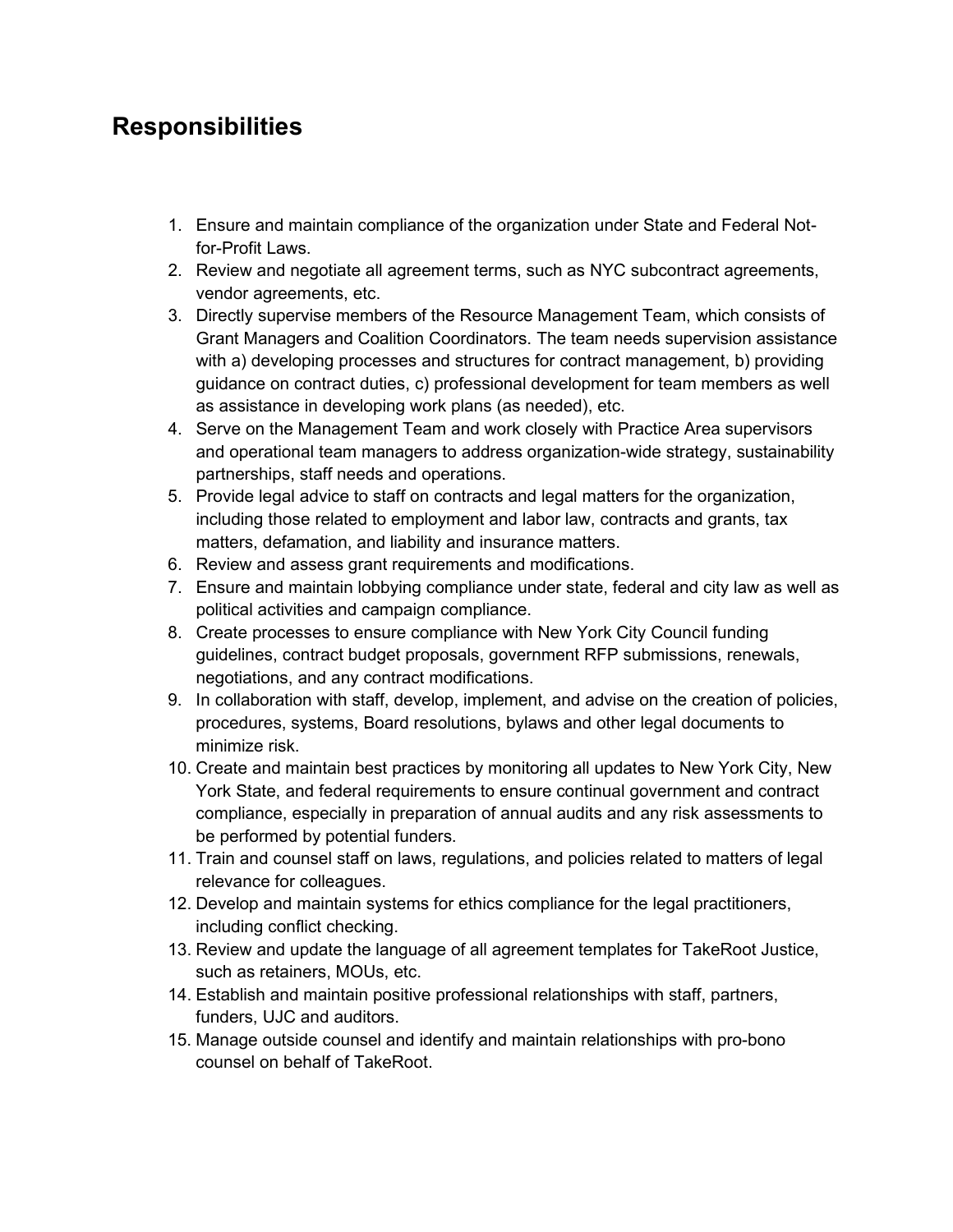## **Qualifications/Skills**

- 1. J.D. from an accredited law school, and admission to practice in New York State required
- 2. 6+ years of relevant experience required
- 3. 4+ years of government city and state grant management experience required, preferably Human Resource Administration (HRA)
- 4. Experience managing and supervising a diverse team with wide-ranging responsibilities and expertise
- 5. Non-profit experience strongly preferred, including experience with organizational compliance
- 6. Highly organized and detail-oriented, as required for strategic planning and implementation and organizational development
- 7. Experience working with unions from a management perspective preferred
- 8. Strong legal research and writing skills and demonstrated command over a range of legal topics
- 9. Strong interpersonal communication and conflict-management skills, including the ability to be diplomatic and have discretion in dealings with others
- 10. High degree of professional ethics and integrity
- 11. Excellent time-management skills, as required to effectively manage multiple projects in a deadline-driven environment and take on other projects and duties as required
- 12. Strong advocacy and experience with and/or commitment to grassroots efforts working towards social, economic and racial justice
- 13. Enthusiasm for working in a democratically run organization

# **Timeline, Benefits & Compensation**

The anticipated start date for this position is January 2020.

An excellent benefits package is available, with generous vacation, personal, and sick time, along with industry-leading medical and dental coverage. TakeRoot's staff are on a fixed salary scale, and the salary for this position will be determined based on years of relevant experience in accordance with the scale.

*TakeRoot Justice is an equal opportunity employer. TakeRoot encourages applications from people with diverse backgrounds, including women, people of color, immigrants, people with disabilities, LGBTQ people, people from low-income backgrounds, and people with personal experience with the criminal justice system. We strongly encourage applications from people with lived experiences in the communities we serve.*

# **Application Instructions**